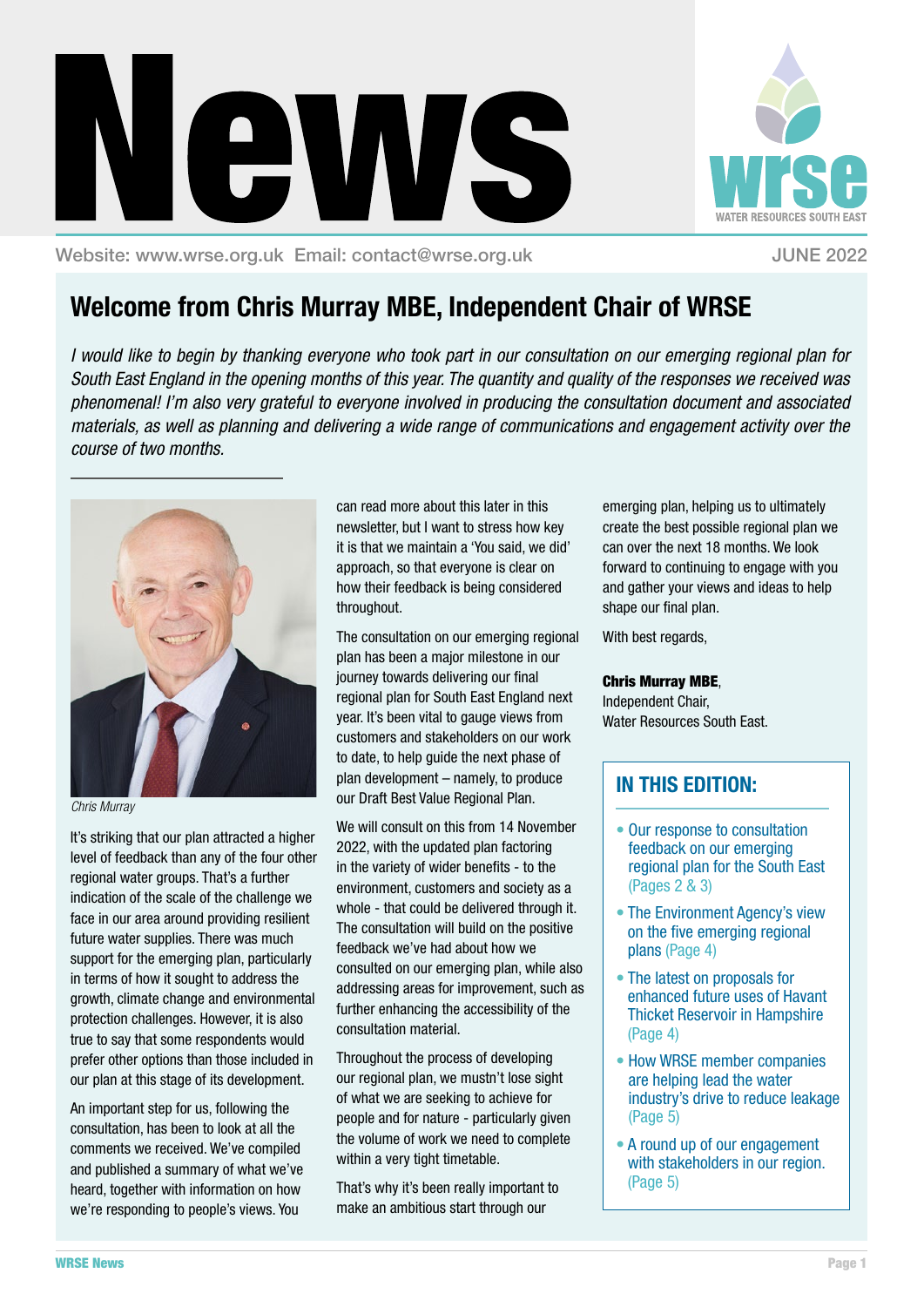# **Emerging regional plan consultation - our response and next steps**

*Since our consultation on our emerging regional plan closed in March, we've been analysing the 1,000+ responses we received from stakeholders and customers from across the South East.* 

*Once again, we would like to thank everyone who took the time to give us their views and suggestions.* 

We've now published [a summary of the](https://wrse.uk.engagementhq.com/13817/widgets/39759/documents/27148) [consultation responses](https://wrse.uk.engagementhq.com/13817/widgets/39759/documents/27148) - highlighting the themes and issues raised, together with how we're responding to them.

We will use the detailed comments and information we received in our continuing work to develop our Draft Best Value Regional Plan, which will be published and consulted on later this year.

### **Our consultation**

In total, we received over 1,150 consultation responses from customers and residents, as well as from stakeholders from lots of different organisations.

These ranged from local authorities and parish councils, to environmental and community groups, and representatives from large water-using sectors, such as farming and power.

Our dedicated consultation website had over 8,500 visits between January and March, with our consultation documents being downloaded over 2,000 times.

Almost 600 peopled joined the consultation webinars we hosted, and we responded to over 200 questions gathered from those online sessions, via our consultation website and through the interactive live online Q&A we held towards the end of the consultation period.

#### **Key themes**

More than half of the responses we received focused on specific water resources options being considered - such as new reservoirs, water transfers and water recycling schemes.

Many people expressed concern about these schemes and potential environmental impacts.

A lot of the comments we received from stakeholders supported our adaptive planning



approach, although this is an area we're working on further following the feedback we had in.

The significant leakage and demand reduction included in our emerging regional plan were positively received, along with increased environmental protection, through abstraction being brought down.

At the same time, a number of stakeholders were concerned about the level of reliance in the plan on reducing demand for water.

#### **Next steps**

We're incorporating the feedback received during our consultation into the technical modelling and more detailed options assessments we're undertaking to develop our Draft Best Value Regional Plan.

This will be published for consultation on 14 November 2022, alongside the draft Water Resources Management Plans (dWRMPs) produced by five of our member water companies. Of course, we'll keep everyone fully updated, to make sure customers and stakeholders have the further opportunity to have their say.

Prior to that, in July, Southern Water will be consulting on its dWRMP, which will be based on our emerging regional plan. It is likely that Southern Water will undertake a further consultation on its revised dWRMP in the early part of next year, once it has been updated to align with the WRSE Draft Best Value Regional Plan.

In the meantime, we'll continue engaging with our stakeholders, including our independent advisory groups, as well as our member water companies and colleagues in the four other regional groups.

This will ensure we produce a comprehensive and integrated regional plan, which will safeguard the South East's water supplies.

For the latest updates or for more information about our work, please visit [wrse.org.uk.](https://www.wrse.org.uk)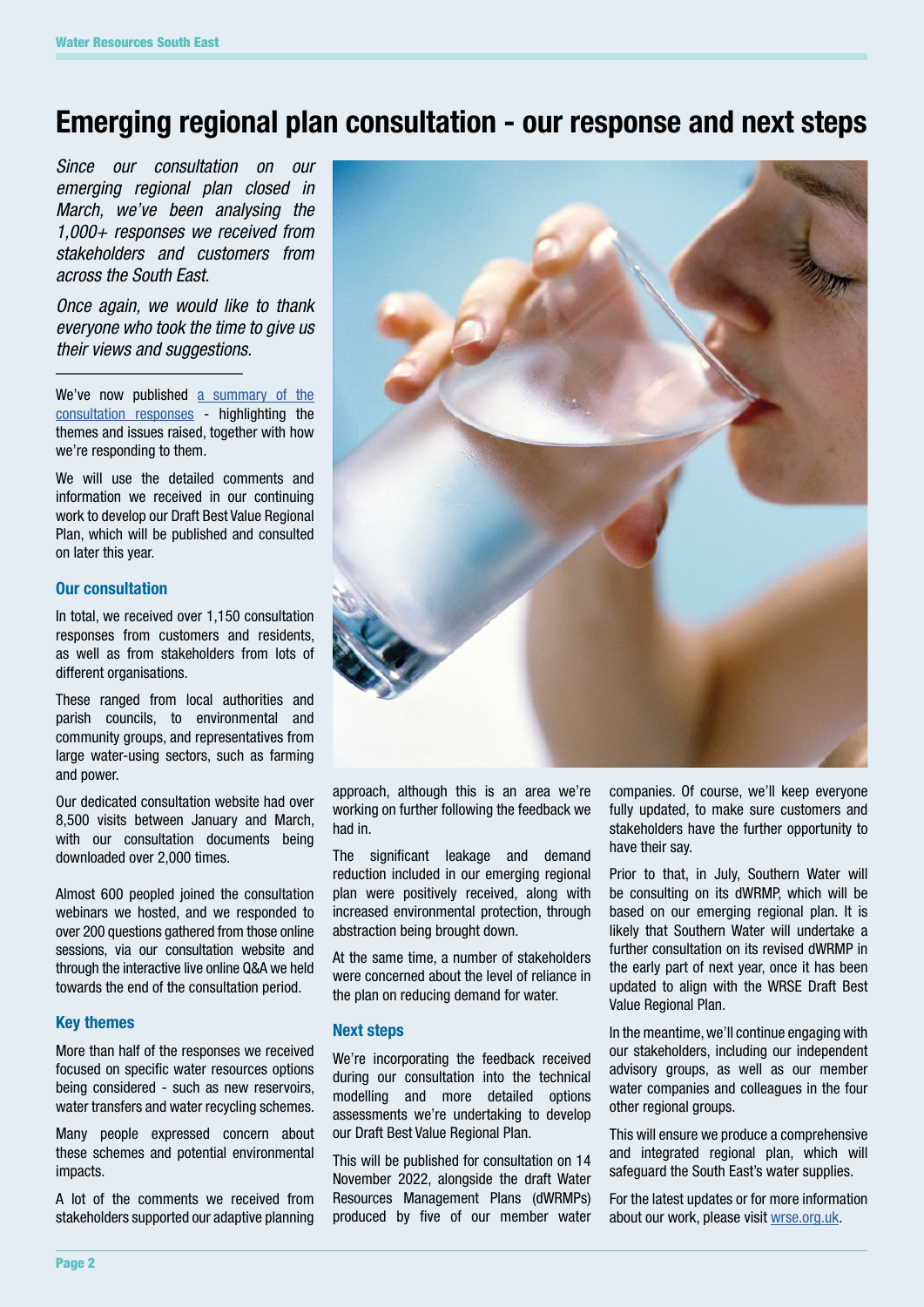# In numbers - our emerging regional plan consultation





Over 40 local government organisations



15 businesses or trade associations



15 environmental organisations



14 community and campaign groups



9 governing bodies / regulators



**9** canal trusts

**WRSE Emerging Regional Plan: Consultation Response Document**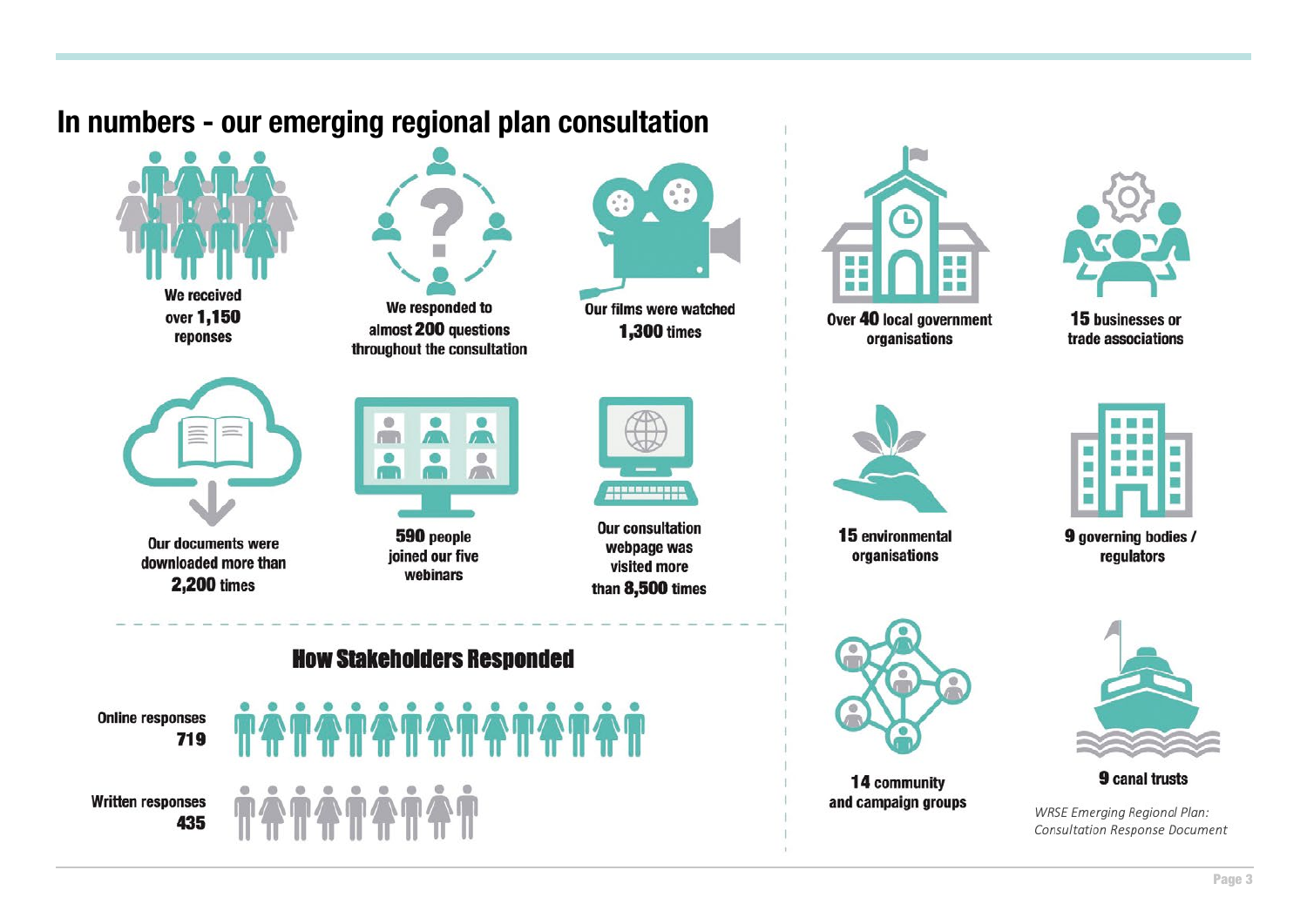# **Environment Agency view on emerging regional plans**

*The Environment Agency (EA) recently published its [review of the emerging](https://www.gov.uk/government/publications/review-of-englands-emerging-regional-water-resources-plans/review-of-englands-emerging-regional-water-resources-plans)  [plans](https://www.gov.uk/government/publications/review-of-englands-emerging-regional-water-resources-plans/review-of-englands-emerging-regional-water-resources-plans) put forward by the five regional water groups earlier this year.* 

The document is based on the proposals presented for public consultation in January, but acknowledges that the groups have already acted on the feedback they've received, working with the Agency and other stakeholders to make changes to the plans.

In particular, the EA review noted that the regional groups are:

• Proposing demand management options and new water infrastructure solutions to tackle the forecast water supply deficit

- Planning changes that will leave more water in the environment, although the approach to this varies between regions
- Starting to work with other sectors and looking wider than public water supply.

The Agency added that its review shows the regional groups have challenges to overcome, and expectations to meet, before consultation on their draft regional plans in the autumn.

Furthermore, it said the emerging plans did not all show detailed proposals for potential solutions and the planned environmental enhancements were variable and did not meet the EA's expectations in some places.

The review went on to highlight the increasing gap between water supply and



demand, with challenges of climate change, population growth, drought resilience and environmental protection requiring more water to be available  $-$  up to 4 billion litres extra per day for public supplies in England and Wales by 2050. Almost half of that total would be needed in our region alone.

To read the Environment Agency's review of emerging regional plans, please click [here.](https://www.gov.uk/government/publications/review-of-englands-emerging-regional-water-resources-plans/review-of-englands-emerging-regional-water-resources-plans)

## **Havant Thicket Reservoir – update on proposals for enhanced future uses**

*Important milestones have been reached for proposals to enhance Havant Thicket Reservoir's future role as a sustainable source of water for the South East.*

Work to build the 8.7 billion litre capacity reservoir in southern Hampshire is already underway after the joint project between Portsmouth Water and Southern Water received planning permission in late 2021.

The scheme that was approved last year will see Havant Thicket Reservoir enable up to 21 million litres of water a day from 2029 to be supplied to Southern Water customers in western Hampshire, when required. Crucially, this will enable less water to be taken from the River Test and River Itchen, helping to protect these rare and sensitive chalk stream environments.

To create even greater resilience and further benefit the environment, Southern Water and Portsmouth Water have been looking at potential enhanced future uses of the reservoir. In particular, the options of topping it up with recycled water and building a new pipeline to transport water from Havant Thicket Reservoir to Southern Water's supply works near Winchester. These proposals are known as the [Hampshire Water Transfer and](https://www.southernwater.co.uk/our-story/water-for-life-hampshire) [Water Recycling Project.](https://www.southernwater.co.uk/our-story/water-for-life-hampshire)

Water industry regulator Ofwat recently gave [the go ahead](https://www.ofwat.gov.uk/pn-19-22-green-water-resource-solutions-gain-ofwat-approval-to-continue-development/) for the proposals to progress to the next stage of plan development, following a detailed assessment by RAPID, [the Regulators Alliance for Progressing](https://www.ofwat.gov.uk/regulated-companies/rapid/)  [Infrastructure Development.](https://www.ofwat.gov.uk/regulated-companies/rapid/)

#### **Planning update**

The Hampshire Water Transfer and Water Recycling Project has now been classified as a development of national significance. The Secretary of State for Environment, Food and Rural Affairs has granted permission for the project to be taken through the Development Consent Order consenting regime, rather than the Town and Country Planning Act route.

Mark Wintringham, Southern Water's Head of Project Delivery said: "The Development Consent Order, or DCO, consenting regime provides the best opportunity to deliver this significant and regionally important water resource project, which will provide a resilient water supply for customers and protect Hampshire's rivers, as quickly and efficiently as possible.

"The DCO route is better suited to the geographic scale of the project and provides a streamlined, single authorisation process

for securing all the permissions, consents, licences and statutory powers needed to deliver this complex, but crucial water resource project in a timely manner. Under the Town and Country Planning Act route, the scale and complexity of the scheme would mean that multiple applications would need to be made to up to six different local planning authorities. Separate consideration by multiple local planning authorities would potentially lead to considerable delays in delivery of the project and the benefits it will bring."

Mark continued: "Under both planning regimes, we would carry out significant preapplication consultation and engagement to ensure stakeholders have opportunities to shape the project as it is developed, including the upcoming summer consultation on pipeline route options in July. It is important to note that there is considerably more consultation and engagement under a DCO compared to the Town and Country Planning Act.

"We will now look to carry out two further public consultations on our emerging plans, alongside extensive engagement with key stakeholders, before submitting an application for development consent to the Planning Inspectorate in late 2023."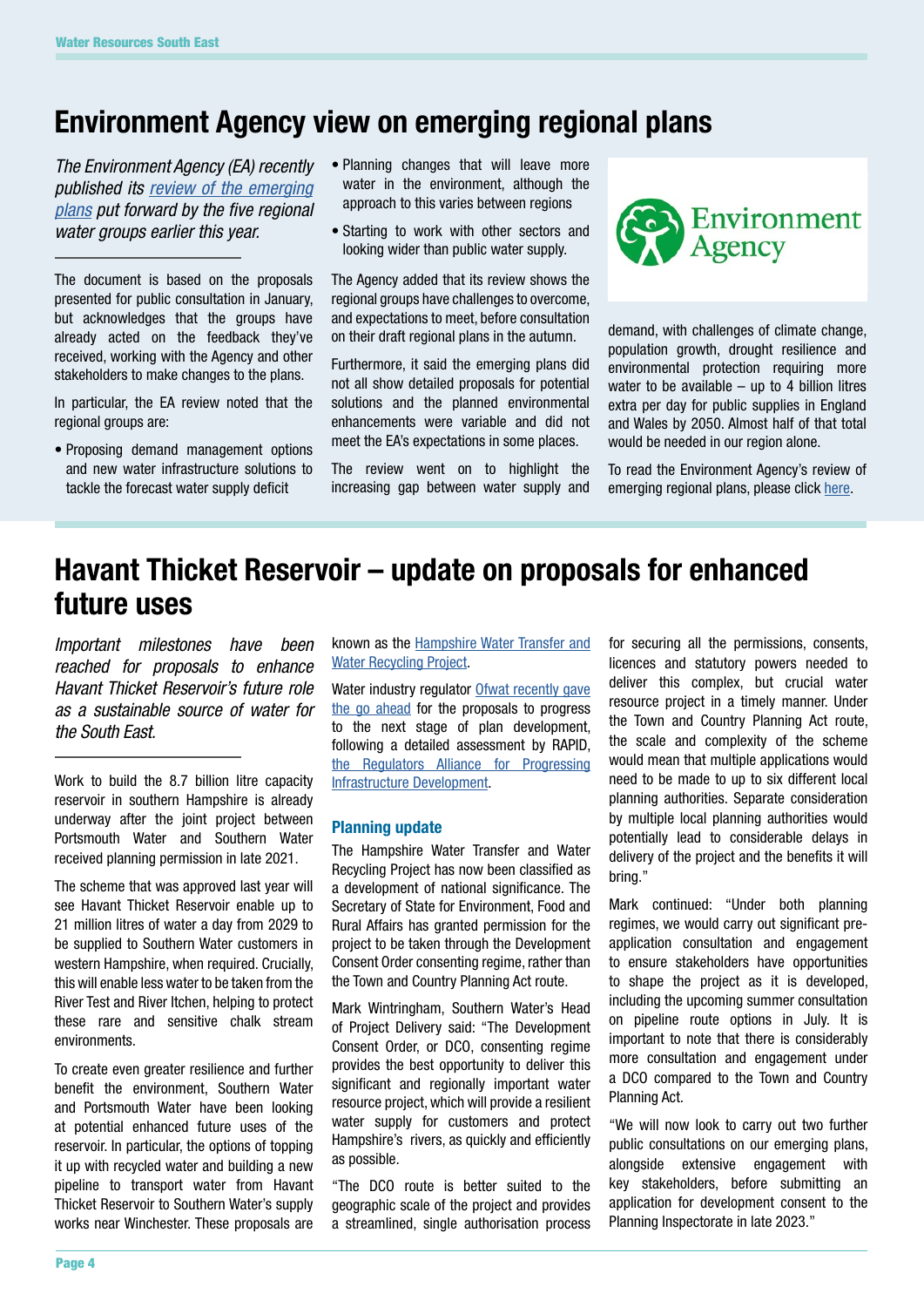# **WRSE members at heart of new Leakage Routemap 2050**

*The South East's water companies are playing a key role in the national drive to significantly reduce the amount of water lost through leaks.*

In the spring, water companies in England, headed by trade body Water UK, published their [Leakage Routemap to 2050](https://www.water.org.uk/news-item/milestone-leakage-routemap-to-revolutionise-the-reduction-of-leakage-from-pipes/#:~:text=The%20ambitious%20Leakage%20Routemap%202050,by%20the%20National%20Infrastructure%20Committee.) - a landmark report setting out plans to triple the rate of leakage reduction by the end of this decade and, ultimately, halve leakage by the middle of the century.

The development of the Routemap was sponsored by the Chief Executives of WRSE member companies Affinity Water and Portsmouth Water, in conjunction with Anglian Water's CEO - on behalf of the water industry.

The document details the actions for water companies to take, in order to meet both their 2030 leakage goal and the 2050 proposed reduction. These include the following:

- Improved quantification of background levels of leakage – that's leakage that can't be detected with current technology
- Improved quantification of leakage inside customers' properties
- Development of a sector-wide code of practice on how to ensure that water mains are laid without leaks
- Development of a strategy to tackle leaks on customers' water supply pipes.

Building on the PALM model (Prevent, Aware, Locate & Mend), the report recommends future adaptive pathways, to take account of a range of potentially variable factors.

It also considers different leakage reduction scenarios, including increased active leakage control, smarter networks and improvements due to upgrading assets, such as pipes and control systems.

The Routemap calls on regulators to support the replacement of leaky pipes. Unless replacement rates closer to European levels



*New technology is already helping to tackle leakage.*

are achieved, then the goals for 2050 will be much harder to realise.

Reducing leakage presents a significant technological challenge. With over 345,000 kilometres of water pipes, enough to go around the world eight and a half times, England's water companies are adopting some of the latest technology and innovation to reach every leak.

For example, Portsmouth Water have invested heavily in fixed acoustic noise logging - enabling them to 'listen' for leaks. This system now covers 50 per cent of their entire network, including 90 per cent of metallic pipes, helping to drive leakage down to a record low for the company.

Furthermore, SES Water have become the first UK water company to roll out intelligent technology across their entire water distribution network. Coupled with their innovative District Metered Area (DMA) asset health programme, this will help them cut leakage by 15 per cent by 2025. Firstly by preventing leaks happening, and then by being able to identify hidden leaks and bursts in near real-time, so action can be taken more quickly.

Jeremy Heath, Innovation Manager for SES Water, has been closely involved in the development of the Leakage Routemap 2050, in particular in leading the Zero Leakage research programme carried out by UK Water Industry Research (UKWIR). He said: "This report is vital in setting out the pathways that water companies, and their suppliers, need to adopt in order make the best use of available water resources and, in turn, meet the challenge of reducing the amount of water taken from the environment.

"The adaptive pathways and leakage scenarios will be used to drive not only decisions on investment, but also our research and innovation for years to come".

RPS Technical Director Dr Joe Sanders led the consultancy consortium that supported the development of the Routemap. He added: "This plan is a once in a lifetime opportunity to help shape the future of a sector that impacts us all on a daily basis. The team brought together the leading experts in the country on leakage economics, strategy and operations to deliver the Routemap. Thank you to all the team and our stakeholders who have contributed to the report."